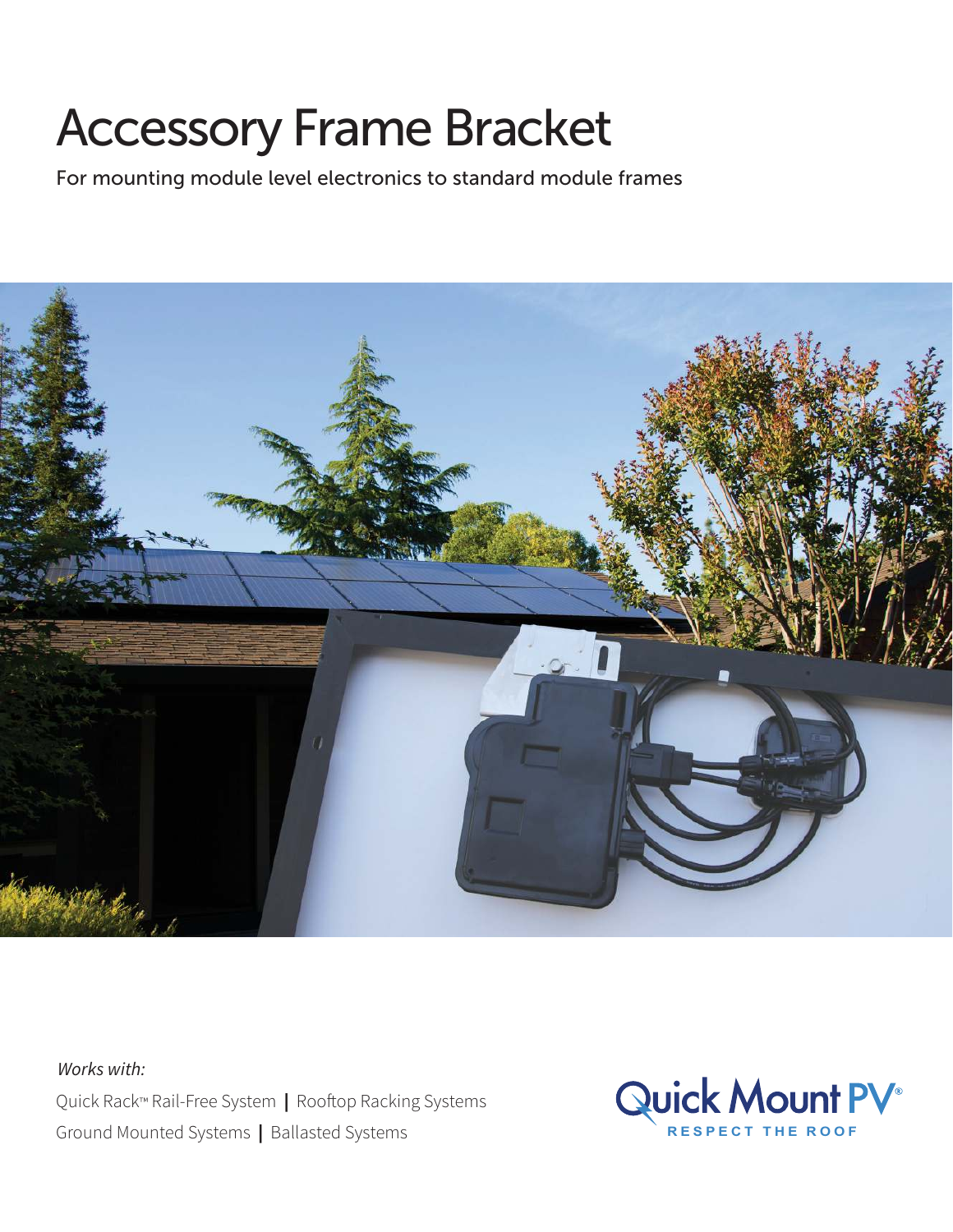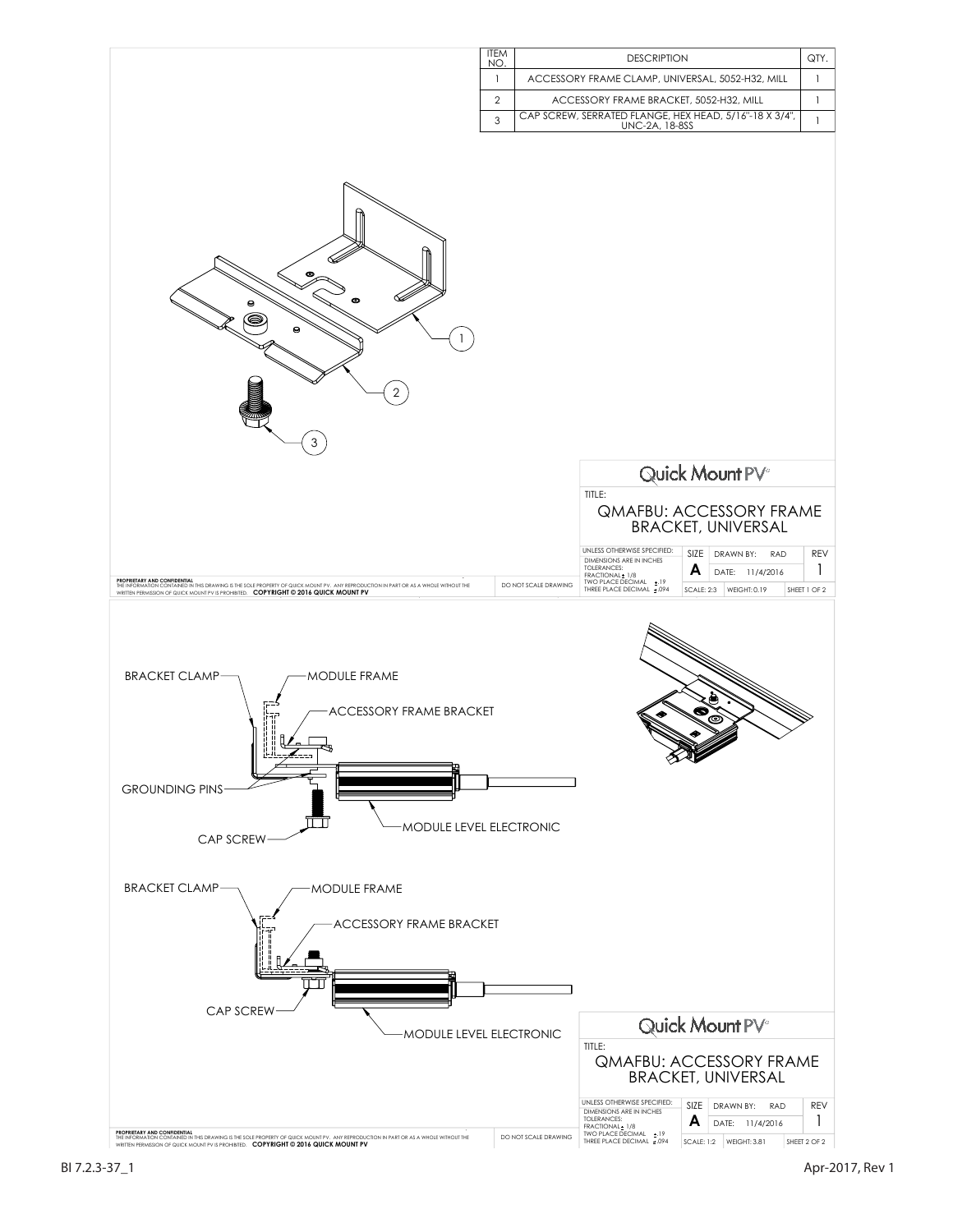## Accessory Frame Bracket | QMAFBU Quick Start Guide

**Installation Tools Required:** PV wire clips, 1/2" socket and torque wrench.



In a standard landscape or portrait array, the Accessory Frame Bracket should be installed at least 5 inches from the edge of the module and at least 1 inch in from the edge of the module junction box.



With the cap screw threaded into the bracket, slide the cap screw into the slot on the module level electronic mounting bracket with the bracket behind the module level electronic mounting bracket.



Slide this assembly onto the module frame with the bracket behind the module frame, the module level electronic mounting bracket in front of the module frame.



Place the frame clamp over the edge of the module frame, and in front of the module level electronic mounting bracket. Slide the assembly up and to the left to engage cap screw into frame clamp slot.



Tighten the cap screw with a half-inch socket and torque wrench to a torque of 15 foot-pounds.



Neatly coil the wires and clip to module frame.

## **Notes:**

Be sure to comply with all state, local, and module level electronic requirements.

Find UL 2703 Installation Instructions here: www.quickmountpv.com/pdfs/QMAFBU\_UL.pdf

For UL 2703 listing, see UL Constructional Data Report here: www.quickmountpv.com/quickrack/pdfs/QMAFB-UL2703-Listing.pdf